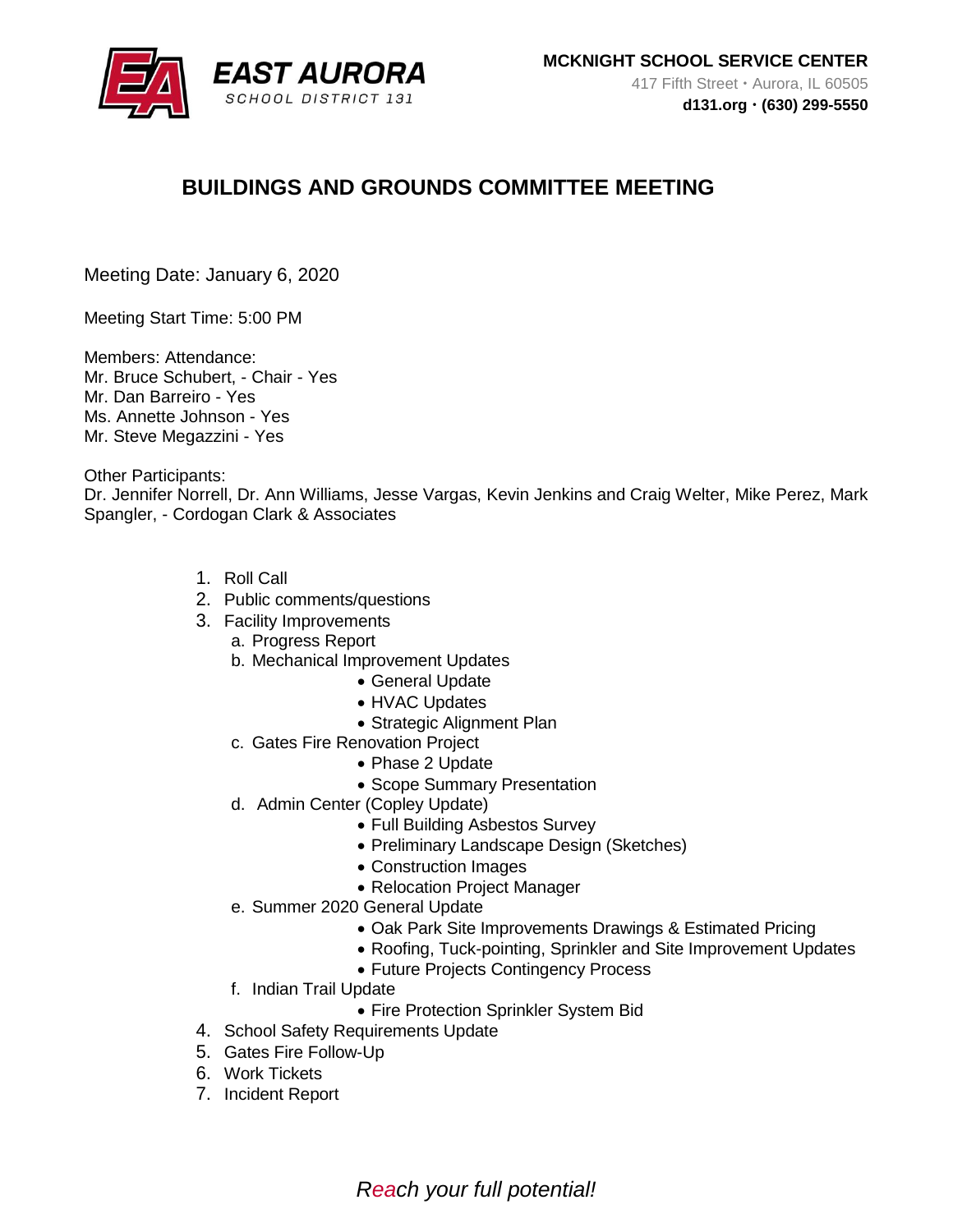

- 8. New Business
- 9. Future Items
- 10.Adjournment

### **Public Comments/Questions**

**NONE** 

#### **Facility Improvements**

Mr. Welter reported the Mechanical Improvement Projects are in the process of reviewing submittals from the mechanical equipment suppliers. Abatement work at Gates and Dieterich has been completed.

Upcoming work in the Strategic Plan was discussed. There are 7 locations receiving mechanical improvements this summer, Brady, Bardwell, Beaupre, Dieterich, Gates, Johnson and Oak Park. Mr. Welter presented a question in regards to moving pace up or continuing with the proposed process thru 2023. If timelines were moved up, projects could be completed in 2 years allowing the District to obtain better buying/negotiating power. Financial discussions would need to be addressed. Mr. Barreiro questioned if the plans for 2021 to 2023 were according to age of buildings and pointed out the report did not state age of current systems. Mr. Welter stated Waldo is the oldest as far as age. Simmons and Cowherd would be spilt due to summer school. O'Donnell and Krug could be done in the same year and would like to push FRMA into 2021 due to control issues over the past couple years. Ms. Johnson stated there has been feedback from parents with the updated renovations to Benavides and FRMA. The other locations need to be kept up as well and every child should have the same educational experience. She believes the District can work a 2 year financial plan into the budget. Mr. Schubert would like to see the financial analysis of how the 2 year plan would work into the budget along with advantages and timelines. The mechanical system testing/abatement would need to be completed prior to the start of the project. A decision would need to be made by the Board in February for March documentation in order for bidding to take place with work during the Summer. Mr. Schubert pointed out the other 5 year plan for other repairs taking place in the District still need to be taken into consideration.

Mr. Welter reported the Gates Fire Restoration Phase 1 work is about 95% completed. The music room will be enlarged and a section of the roof will be replaced. The water damage to the gym floor is being addressed with the insurance company. Furnishings and equipment will be bid at the end of the month and will bring back to the Committee for approval in March. Mr. Schubert questioned if the District is required to meet additional codes. Mr. Welter stated the District is not, due to not exceeding the percentage and size of renovation threshold.

Mr. Welter spoke regarding the report on abatement and lead from Fox Valley Developers for the Admin. Center. Mr. Schubert suggested the District attorney review the report to ensure the District has the necessary documents. The report will also be sent to the environmental consultants. Mr. Megazzini will reach out to the environmental consultants for the exhibits not attached with agenda. Mr. Welter reported tunnels will be eliminated and foundations are being poured and slabs prepared.

# *Reach your full potential!*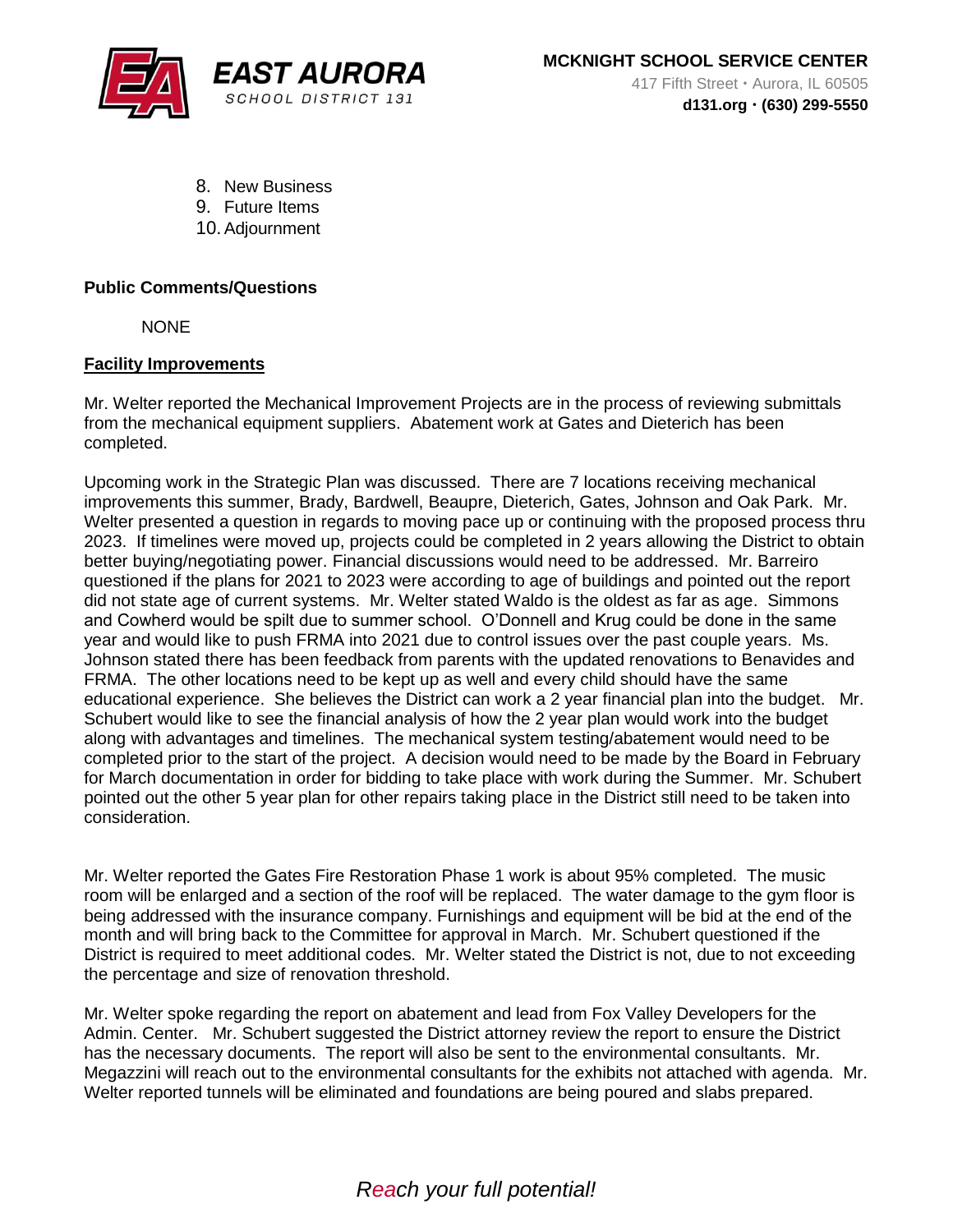

Meetings will begin to take place weekly. He also pointed out Cordogan Clark & Associates is not providing the construction management for the project. Landscape designs were presented. There is an outdoor Rain Garden and Learning Garden that is being proposed in conjunction with some funding from the City of Aurora. There is also a courtyard area at the Admin. Center planned for staff. Progress photos were also shared with the Committee. Mr. Welter reported the project is on target for June completion.

Dr. Williams spoke regarding the addition of a Relocation Project Manager for a 6-9 month period. She indicated this would be a part time position and become a full time positon from May thru July to ensure a smooth/efficient move experience to coordinate moves that will need to take place quickly. Mr. Schubert questioned if a current staff member could take on roll. Due to the full time needed May thru July, it would need to be an added position. A consultant/contractual candidate would be best. A ball park cost figure needs to be determined. Dr. Williams will continue research with companies and possibly a retired B&G Director. The topic will be brought back with more information at the February Committee meeting.

Mr. Welter reported the roof replacements for 7 locations (Allen, Brady, Gates, Johnson, Magnet, Cowherd and EHS) should be on the street for bidding in 2-3 weeks. He reported the bid will consist of bidding projects as a group and as individual projects. The group bidding can allow the contractors discounts for being awarded multiple projects. This also allows better contactor pricing to the District.

Mr. Welter reported there have been several meetings regarding the Oak Park Site to discuss expanding the grass area, additional parking and improving drop off locations. Cordogan will be meeting with the City regarding curb cutouts, expanding the parking lot and a bus drop of on the North Side and Loucks Street. The budget for this project has increased and funds will absorbed in the extra funds from other projects.

Cordogan is working with a civil engineer to address water movement issues at Simmons at the drop off lane around the building. Mr. Megazzini added the building and parking lot would still be in use for the summer during the project. The front drop off area at O'Donnell will also be addressed this summer. Masonry repair work will be taking place at Gates, Beaupre and EHS. The permanent wall repair for EHS courtyard/ library wall will take place during the summer. The 3 phase EHS Sprinkler Project is in the Phase 1 bidding stage for summer work. Mr. Schubert requested more information on the 5 year plan. Mr. Welter will reprioritize and bring back to the February meeting. Discussion took place regarding contingency funds process for adjustments. Question was if the contingency funds should continue to be added to the bid. This process has currently been taken out of bidding. The Committee agreed to include contingency funds with bidding along with the approval of the architect and administration for changes. Mr. Welter will present report to the Committee monthly with changes/add ons.

The Excel Academy at the Indian Trail property has no sprinkler system in the space. The property needs to be sprinkled for educational purposes according to the ROE and City Fire Inspector. The system can be tied into the Early Childhood portion of the building. Bid package was put out with 2 bidders responding. The low bidder was Automatic Fire System in the amount of \$42,483.00. The bid was for a dry system with an alternate for a wet system. The wet system will be installed with a cost savings of \$11,166.00, bringing the final cost to \$31,317.00. The goal is to get students into building by March 1<sup>st</sup>. The Committee agreed to move to Board on January 6<sup>th</sup> for approval.

## *Reach your full potential!*